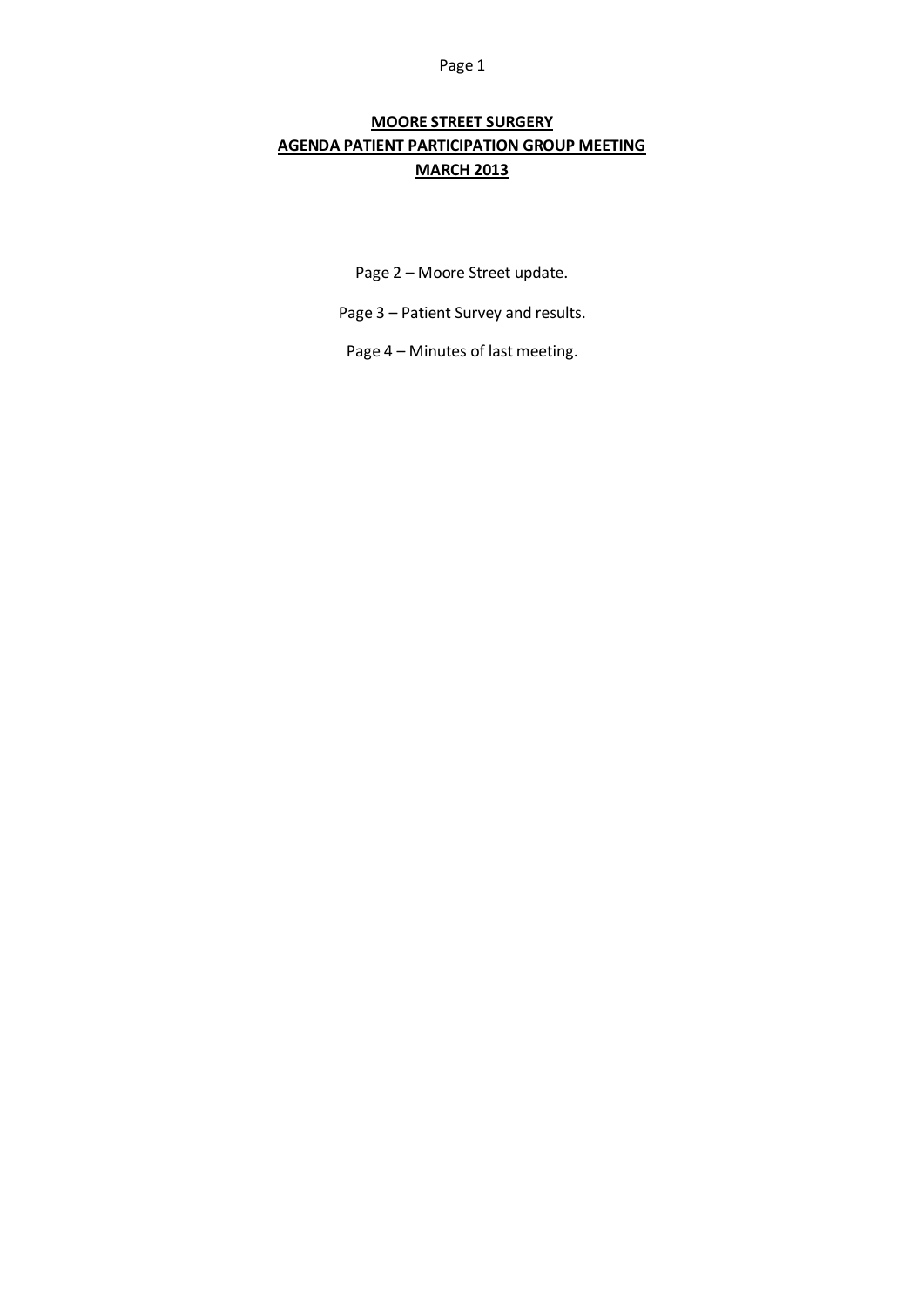Present:

Apologies:

# **Moore Street Update**

- Dr McCormick Retiring.
- Dr Murphy Leaving For Pastures New.
- NHS 111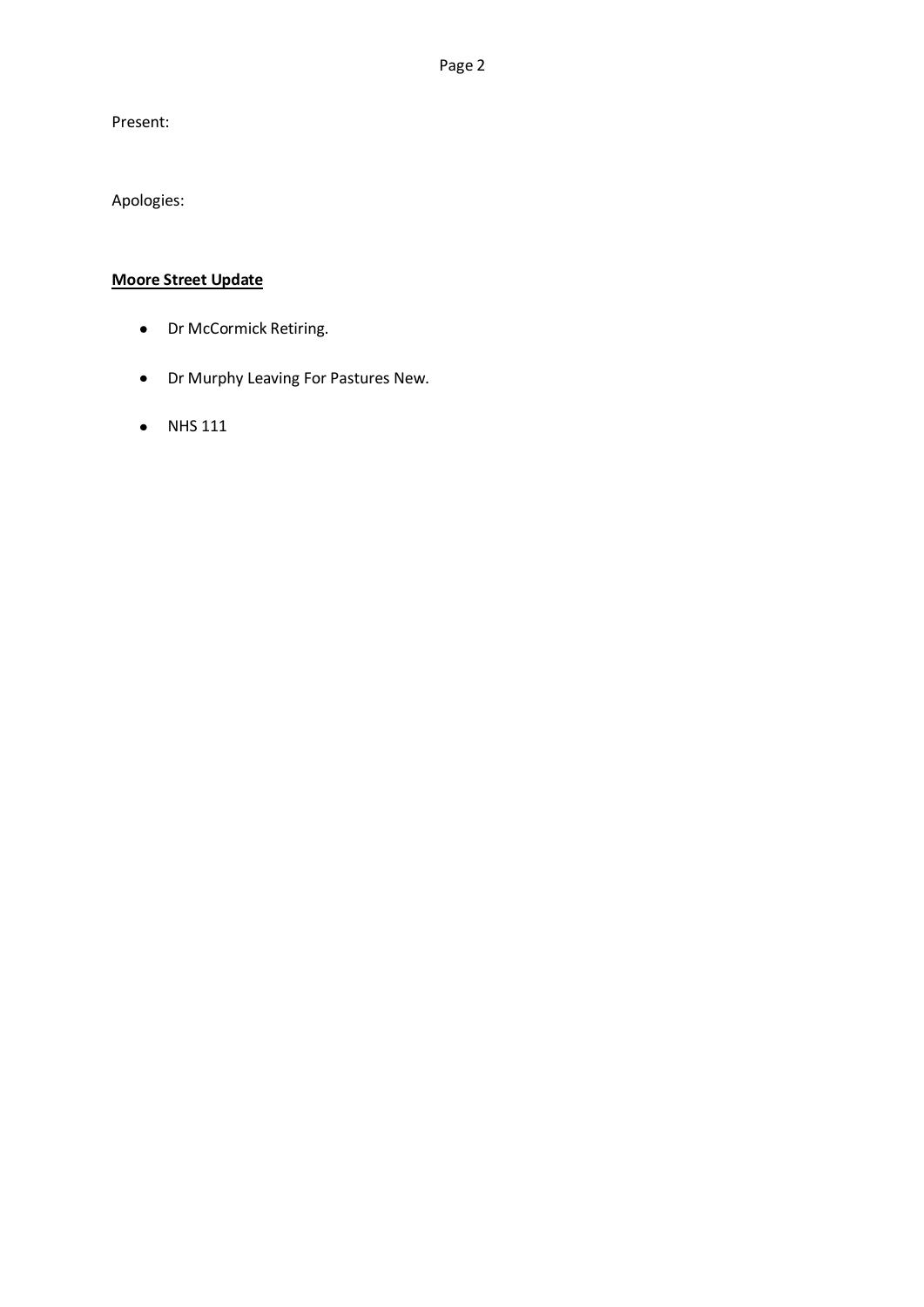# **PATIENT SURVEY**

In order to find out the views of the patients a survey was sent out to 60 patients: The following areas were suggested for questions;

- What services are provided at the surgery?
- How clean the surgery is?
- How satisfied patients are at the appointment system?
- How long patients have to wait to be seen with a booked appointment?
- Are there services that patients would like to have available at the surgery?

## **Findings:**

Only 17 patients returned there surveys.

Most the 17 patients knew what services we have at the surgery.

16 of the patients thought the surgery was clean to very clean.

10 patients were very happy with the appointment system and 5 fairly happy and 2 patients weren't happy at all with the system.

Most of the patients 11 only had a 5-15min wait to be seen, 4 were seen on time and 2 patients had 15-30 minutes wait.

## **Suggestions on services and improvements to services:**

Chiropody and physio were mentioned for services that could be done at the surgery. One patient asked for improvement of the open access if possible but not sure how we would be able to do that here.